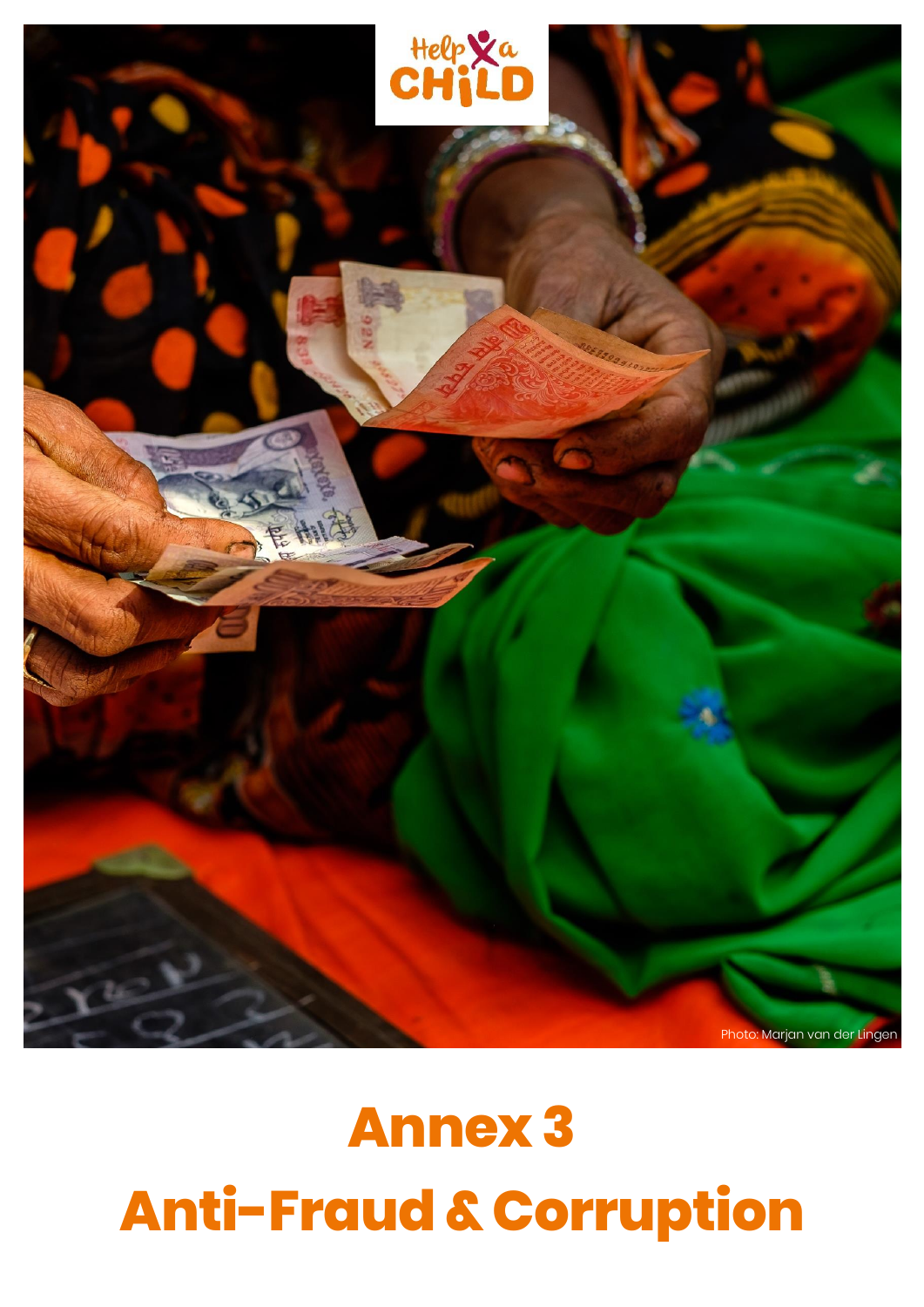# **Contents**

| $\mathbf{L}$ |  |
|--------------|--|
| 2.           |  |
| 3.           |  |
| 4.           |  |
| 5.           |  |
| 6.           |  |
| 7.           |  |
|              |  |
|              |  |
|              |  |
|              |  |
|              |  |
| 8.           |  |
| 9.           |  |
| 10.          |  |
| 11.          |  |
| 12.          |  |

<u> 1980 - Johann Barn, mars and de Branch Barn, mars and de Branch Barn, mars and de Branch Barn, mars and de Br</u>

 $\mathbf x$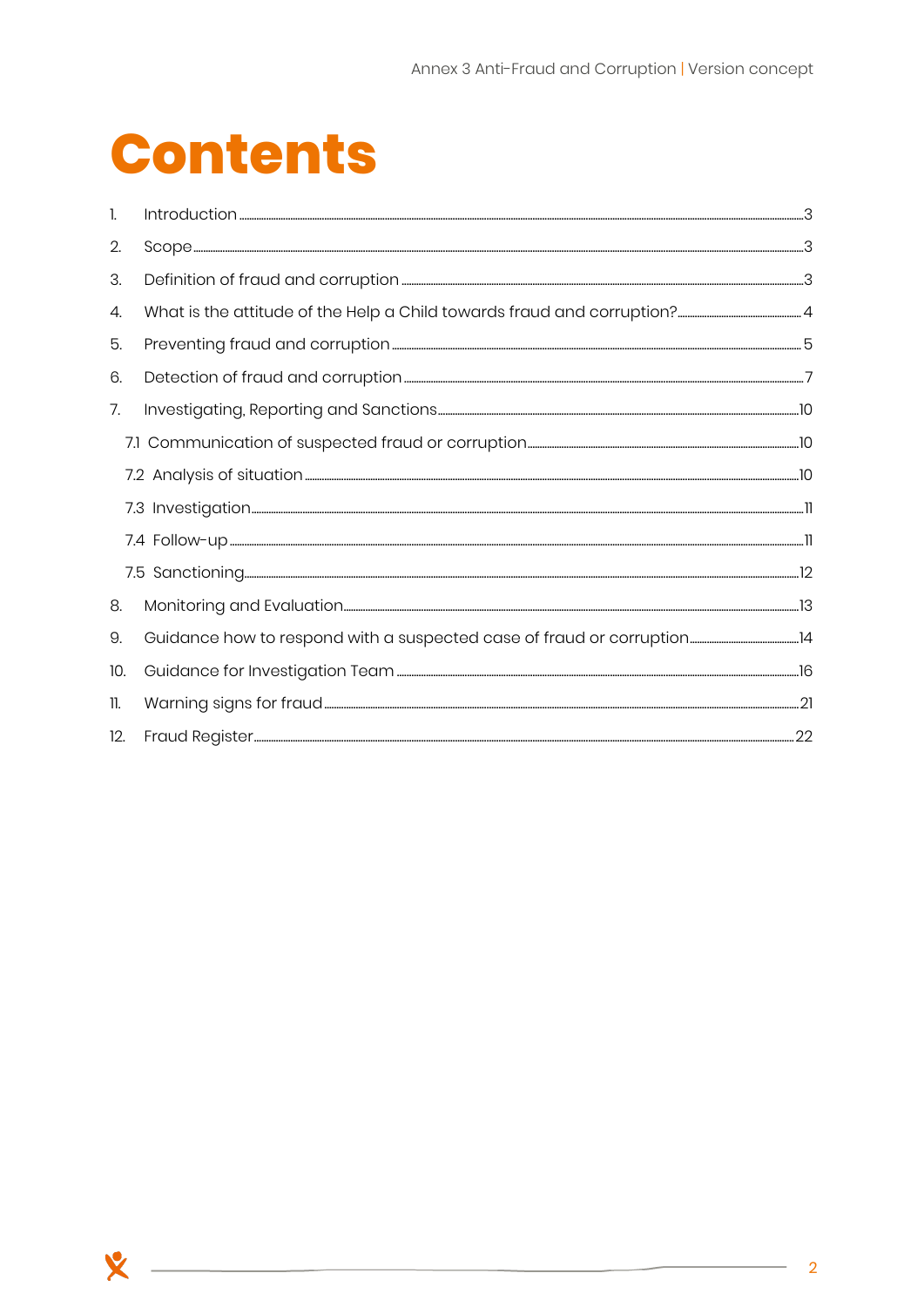# <span id="page-2-0"></span>**1. Introduction**

Help a Child's Anti-Fraud and Corruption Policy constitutes annex 3 of the Help a Child Integrity Policy. Anti-Fraud and corruption threatens good governance, sustainable development, democratic process, and fair business practices and is a clear contradiction to Help a Child's core values. Thus fighting corruption is building civil society and eliminating social injustice, which is in line with Help a Child's vision: As a Christian non-profit organization Help a Child wants every child – regardless of their social, political, religious, ethnic or economic background – to have a life in dignity, with love and with a promising future.

Help a Child is entrusted with funds from a variety of donors and works to secure they are spent correctly and transparently. Help a Child holds a great responsibility to avoid fraud and corruption and secure that the funds are spent correctly toward donors, partners and beneficiaries.

Employees of Help a Child are responsible for upholding and promoting the highest standards of ethical and professional conduct. Working in different countries, sometimes in complicated and difficult situations, among different languages, cultures and religions requires a lot from the employees. Knowledge, respect and common sense are some of the keywords that should be guiding Help a Child's work.

# <span id="page-2-1"></span>**2.Scope**

The purpose of this anti-fraud and corruption policy is to support a behavior characterized by high standards of personal and organizational integrity, both internally and with other external stakeholders (partner organizations and suppliers). This policy is applicable to all local and foreign entities and employees that fall under the governance structure and responsibility of 'Help a Child Netherlands'. We require from our partner organizations to have a policy in place that is similar to this policy and we will require similar measures in case of suppliers responsible for delivery in our programs.

# <span id="page-2-2"></span>**3.Definition of fraud and corruption**

**Fraud** is defined in this policy as an act carried out either by an internal source (staff, volunteer, etc.) or external source (anyone else) with the deliberate intention of deceiving the Charity, its donors, beneficiaries or the general public to gain a personal advantage, or cause loss to another. It covers acts varying from theft to false accounting, from the builder who dishonestly conducts unnecessary repairs to the candidate who falsely claims qualifications on their CV. It may involve not telling the truth, failing to say something when you should, or abusing your position.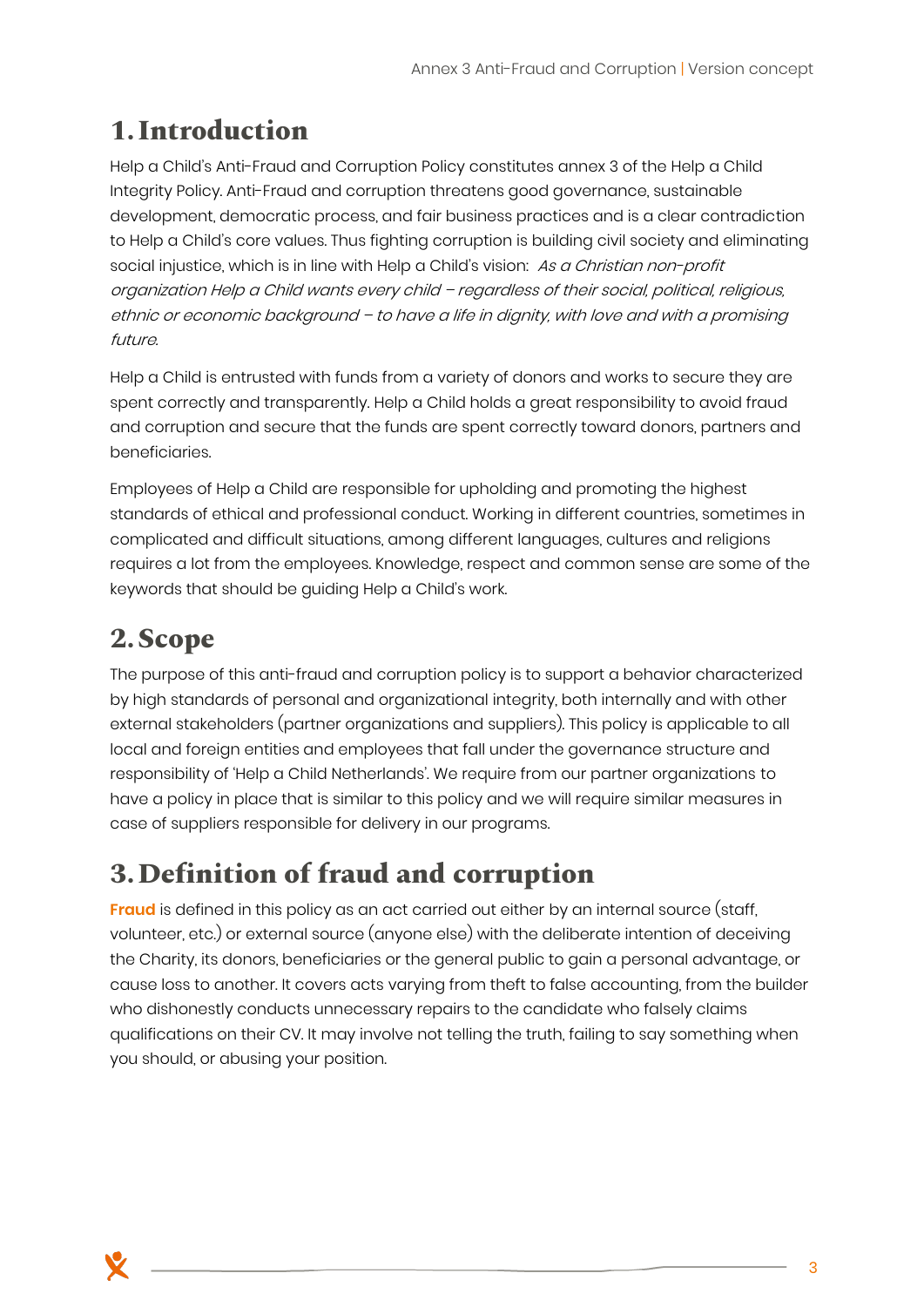**Corruption** involves the act of dishonestly obtaining an advantage from a third party by abusing an entrusted power.

Neither fraud nor corruption are restricted to monetary or material benefit, but could also include intangible benefits such as status or information.

# <span id="page-3-0"></span>**4.What is the attitude of the Help a Child to fraud and corruption?**

Help a Child is committed to fight fraud and corruption of any type or in any circumstances, whether perpetrated by staff, volunteers, contractors, partners or clients. Help a Child is determined to prevent, and where this is not possible to detect and investigate such acts. Fraud reduces our ability to help people in need.

It is inexcusable for anyone to attempt to defraud a charity, because this is, in effect stealing from the most vulnerable and needy in society, as the money would otherwise be used to assist these people. Likewise we must ensure that we are not involved in practices of corruption. If appropriate, Help a Child will report instances of fraud and corruption to the Police. Help a Child expects that its governing body, managers, staff, trainees, interns, volunteers, partners and others representing Help a Child will have the highest standards of honesty at all times.

Help a Child is committed to counter fraud and corruption and puts this in practice following four pillars of: (1) Prevention, (2) Detection, (3) Investigation, Reporting and sanctions (3) and (4) Monitoring, Evaluation and Follow-up. Each of these pillars are set-out in the following paragraphs.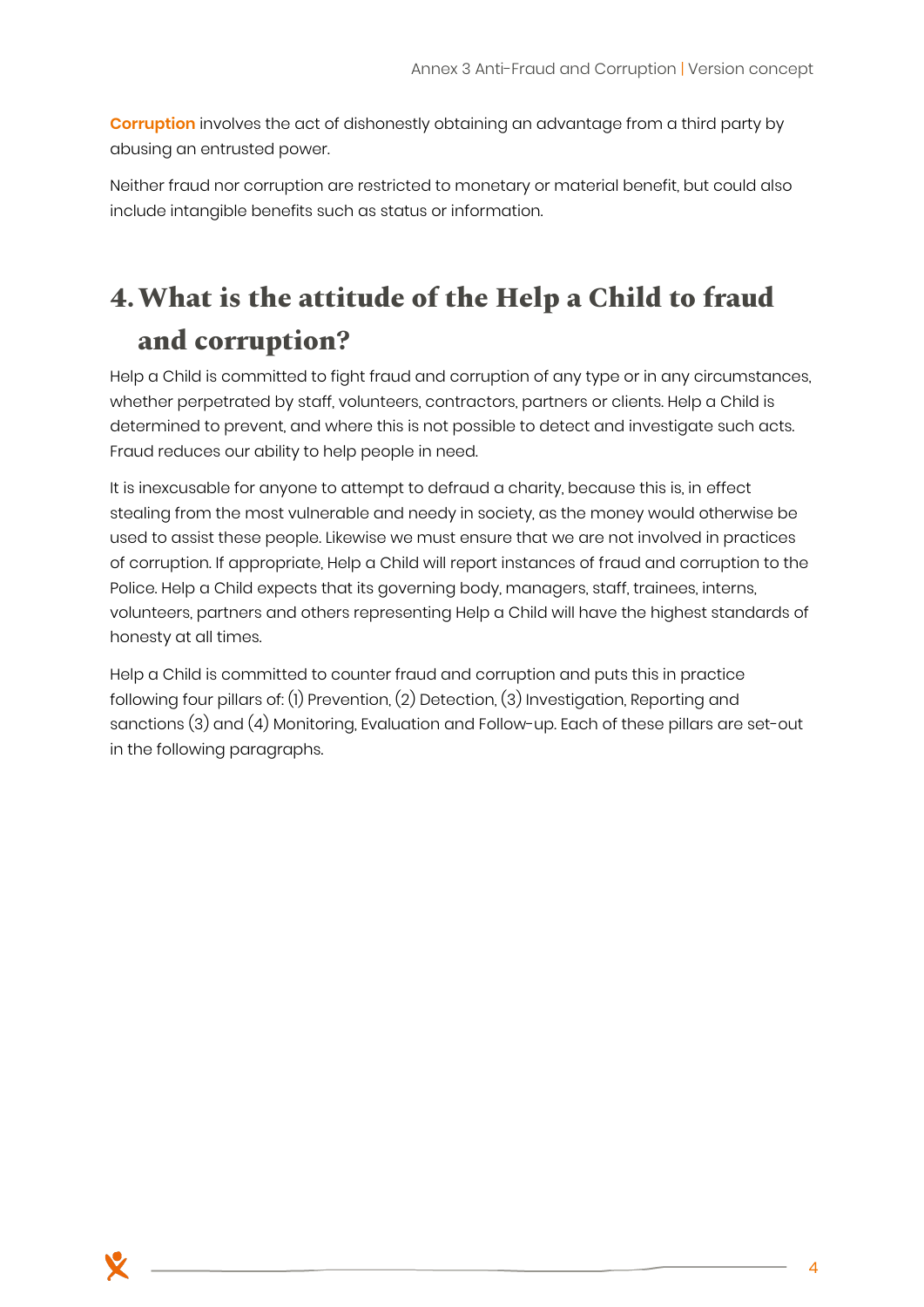# <span id="page-4-0"></span>**5.Preventing fraud and corruption**

Fraud prevention (and detection) is the responsibility of everybody in Help a Child. Management develops processes for preventing and detecting fraud but the commitment and dedication of staff and others working on behalf of Help a Child is very important to improve protection.

In addition to the measures and instruments to prevent fraud and corruption mentioned in chapter 3 of the Integrity Policy (e.g. recruitment measures), the following measures are taken:

- Help a Child strives to have a clear and transparent organization. In its governance and quality management system Help a Child identifies risks including risks of fraud and corruption on activity level and identifies specific measures to be taken to mitigate specific identified risks.
- Important principles like segregation of duties and other financial monitoring procedures regarding important decision processes and disposal of assets (including cash/bank accounts) are mandatory and effective procedures often have both a preventive as well as detective effect. The same basic principles and procedures are also required from partner organizations of Help a Child.
- General research on fraud shows procurement processes are provide increased risks of fraud and corruption. Help a Child has introduced extensive procurement policies to mitigate these risks as much as possible. Similar procurement policies are also required from our partner organizations.
- In our agreements with partner organizations it is documented that partner organizations abide by laws and regulation and have policies and procedures in place to prevent and act when detecting any instance of fraud or corruption.
- Help a Child requires that all of our partner organizations and country offices have an own external auditor. Yearly financial statements including (unqualified) auditor's opinion are required to be submitted to Help a Child. Usually the auditors will need to comply with the latest International Standards on Auditing when performing audits. Help a Child will request from their partner organizations and country offices to instruct their external auditors through a Term of Reference to include in the annual audit verification of presence of and adherence to an anti-fraud and anticorruption policy and to report deviancies in the management letter. We request our partner organizations and country offices to change auditors if Help a Child thinks the quality of the auditor/deliverable is not sufficient.
- Besides external audits Help a Child also aims to assess systems and procedures of partner organizations on a 3-yearly basis through an internal audit. The internal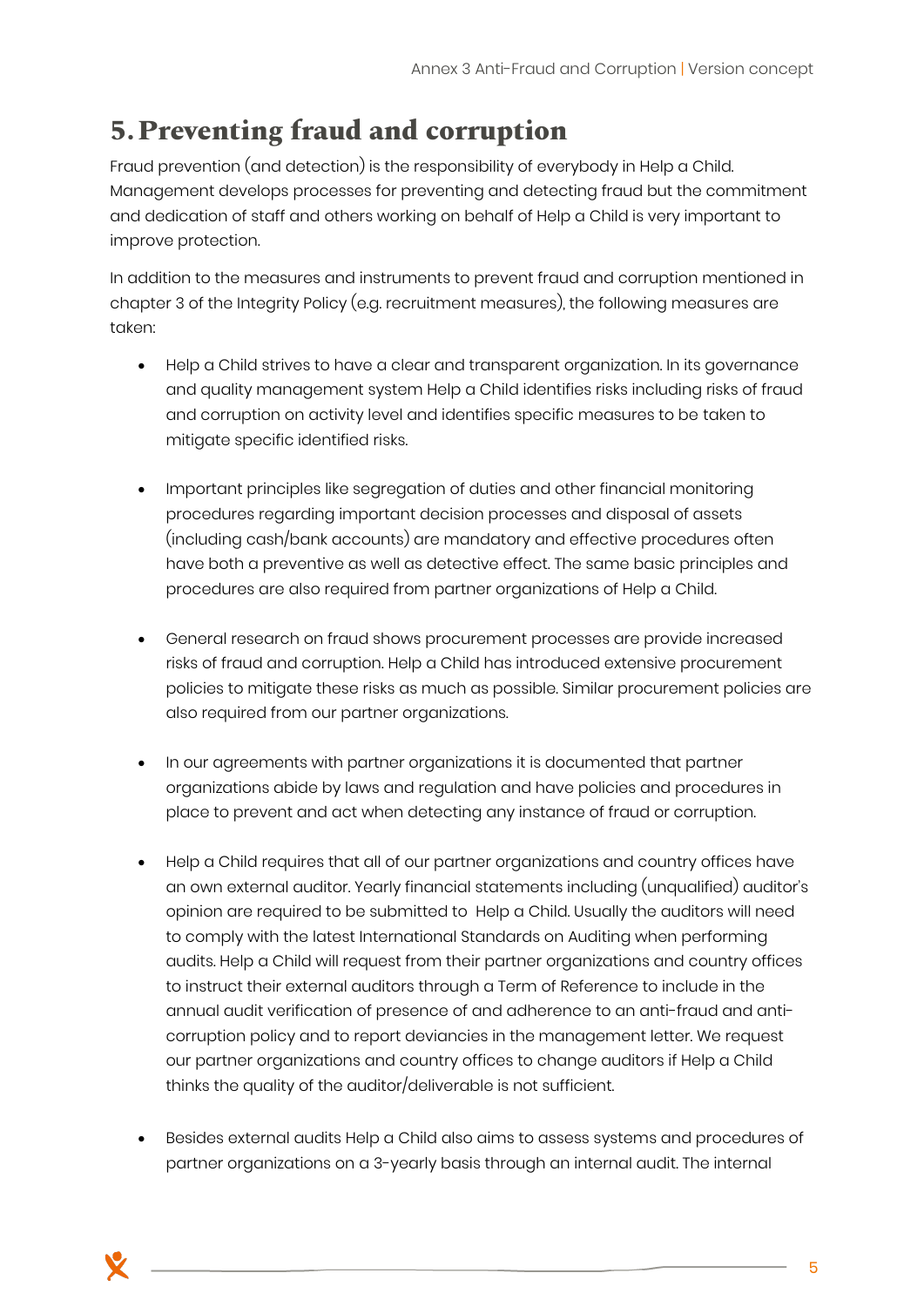audit is executed by an internal audit team formed by a number of Help a Child employees who can execute their role independently. The internal audit focuses on a broad category of systems and procedures including those that refer to high-risk processes like procurement and anti-fraud and anti-corruption measures of the partner organization.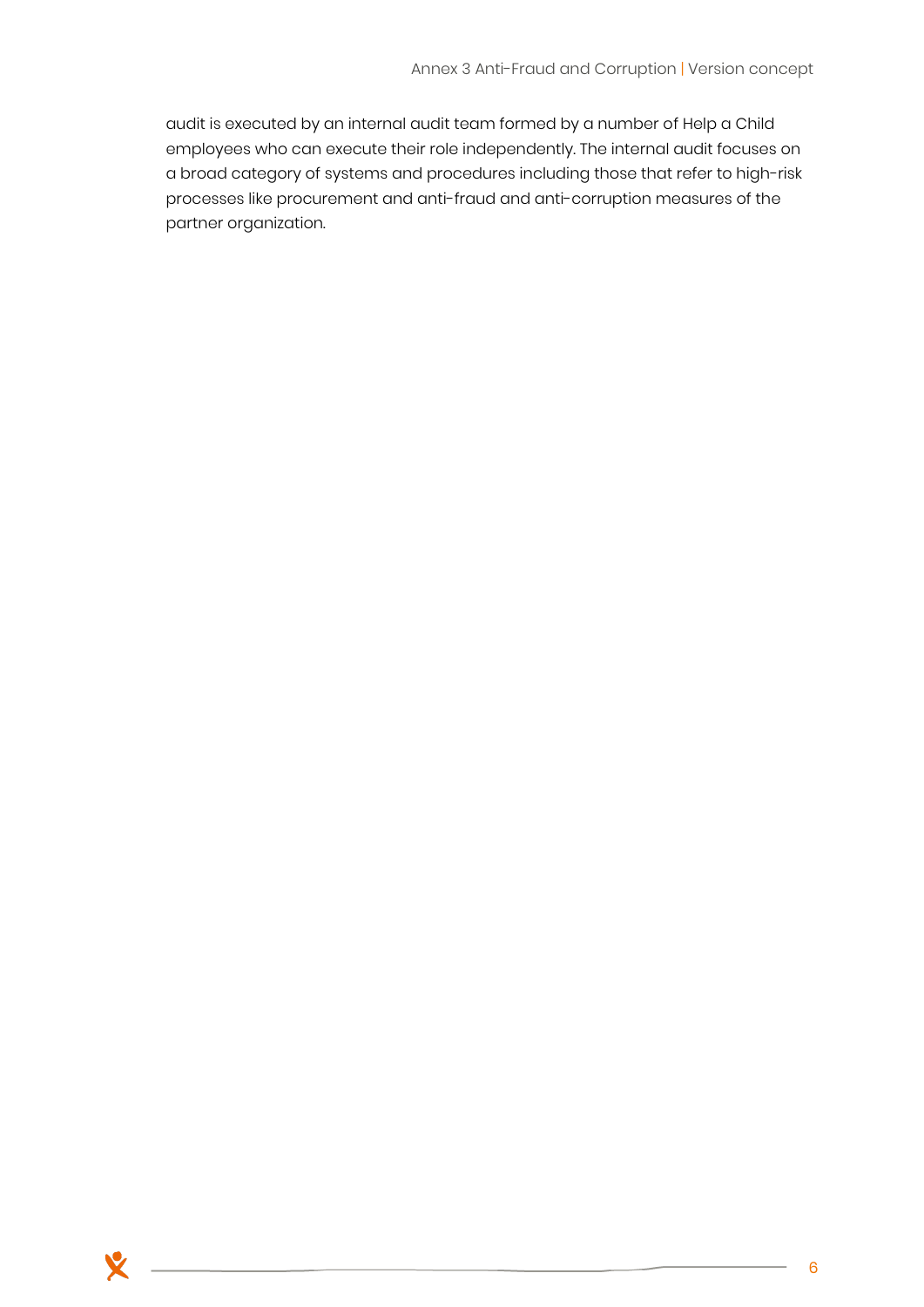# <span id="page-6-0"></span>**6.Detection of fraud and corruption**

The strategy of Help a Child is to work with (partner) organizations on a longer term basis. It is very important that Help a Child maintains sufficient interaction and communication with all layers (management and operational) of the organizations to know and understand how projects are managed and developed.

Management of Help a Child, its country offices and its partner organizations are responsible for reducing opportunities for fraud and corruption and improving detection rates. Most people who commit fraud at work are trusted individuals who are first-time offenders with no criminal history. Often there are three factors that must be present at the same time in order for an ordinary person to commit fraud. They are 'Pressure', 'Rationalization', and 'Opportunity'. Together, these factors are known as the Fraud Triangle, which is a framework for spotting fraudulent activities.

- **Pressure** is what motivates the fraud in the first place. The individual may have financial problems, addictions like gambling, shopping or drugs, or pressure to show good performance or results.
- **Rationalization** is when an individual thinks they are justified because they are underpaid, or it's for their family, or they need it now but they'll pay it back before anyone notices. The individual justifies the crime in a way that makes it an acceptable or justifiable act.
- **Opportunity** is created when there are weaknesses in controls. Individuals think they won't get caught because nobody is reviewing their work.

In section 11 examples of warning signs of fraud are mentioned.

Improving detection of fraud and corruption can be achieved by:

- 1. identifying the risks to which operations, locations and assets are exposed (taking the fraud triangle into account)
- 2. developing adequate controls
- 3. ensuring effective compliance with controls.

Well designed and cost effective controls include the following:

- thorough recruitment procedures
- physical security of assets
- clear organization of responsibilities and reporting lines
- adequate staffing levels
- supervision and checking of output
- separation of duties to ensure that key functions and controls are not performed by the same member of staff
- rotation of staff
- random spot checks by managers
- complete and secure audit trails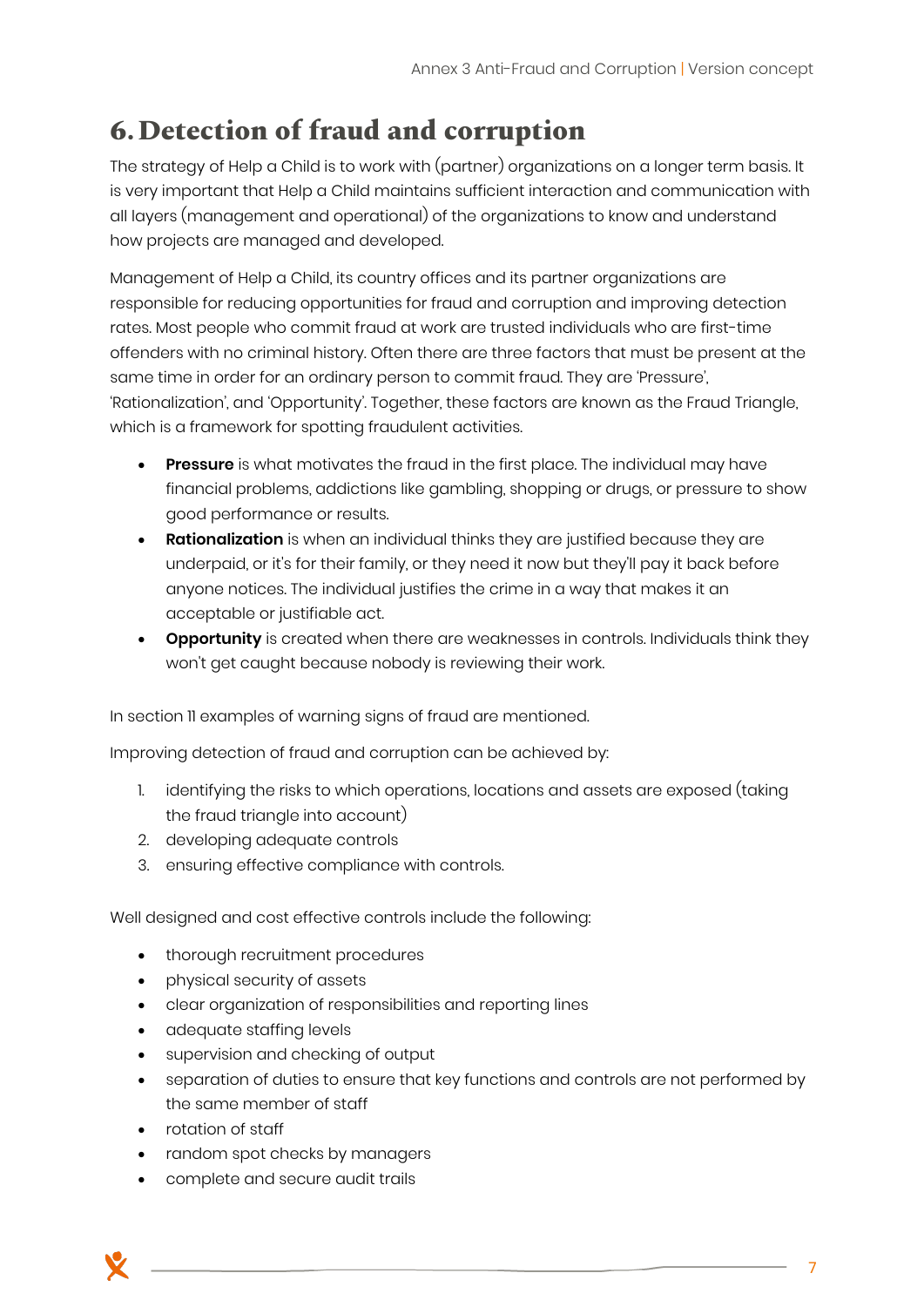- performance monitoring by management
- budgetary and other financial reports
- reviews by independent bodies such as audit

The Finance department of Help a Child, often through reports from internal or external audits, will review and provide advice on controls for existing and proposed activities.

Major deterrents to perpetrating fraud and corruption are the risk of being caught and the severity of the consequences. Help a Child will always take robust action, including prosecution if needed, against those who commit fraud.

Most frauds (over 50%) are discovered though the normal operation of controls. Information from third parties accounts for around 30% of cases. Staff should report suspicions of fraud, knowing they are protected under the Integrity Policy. Contractors, partners, suppliers, clients and the public are also encouraged to report their suspicions.

Specific detection measures within Help a Child apart from regular internal controls are the following:

- On a regular basis our country offices and partner organizations are being visited by employees and/or representatives of Help a Child. Any significant findings (including indications of fraud or corruption) from field trips must be reported by the Country Director who reports to the Integrity coordinator or if not possible by the CEO / Finance Manager. This is also mandatory for our office in the Netherlands. Any finding or indication within the office in the Netherlands must be reported.
- Help a Child hires external auditors who perform financial audits at our partner organizations and offices. At least once every 4 years Help a Child performs an extensive internal audit at each partner organization. Anti-fraud and anti-corruption are fixed attention points of our audit program.
- If we have indications that there might be instances of fraud or corruption that have taken place within our own organization or partners' organizations Help a Child verifies whether these instances need to be followed up with an 'ad hoc audit' whether the indications can be substantiated with evidence in line with the applicable workflow. If needed external experts will be hired to execute investigations.
- Internal and external procedures include budgetary monitoring. Variances need to be analyzed and explained for. Financial controllers together with assessors of narrative reports verify the consistency between narrative and financial reporting.
- Help a Child applies benchmarking procedures towards our program development in which financial outputs (budgets/actuals) are linked with outcomes and difference between projects need to be analyzed.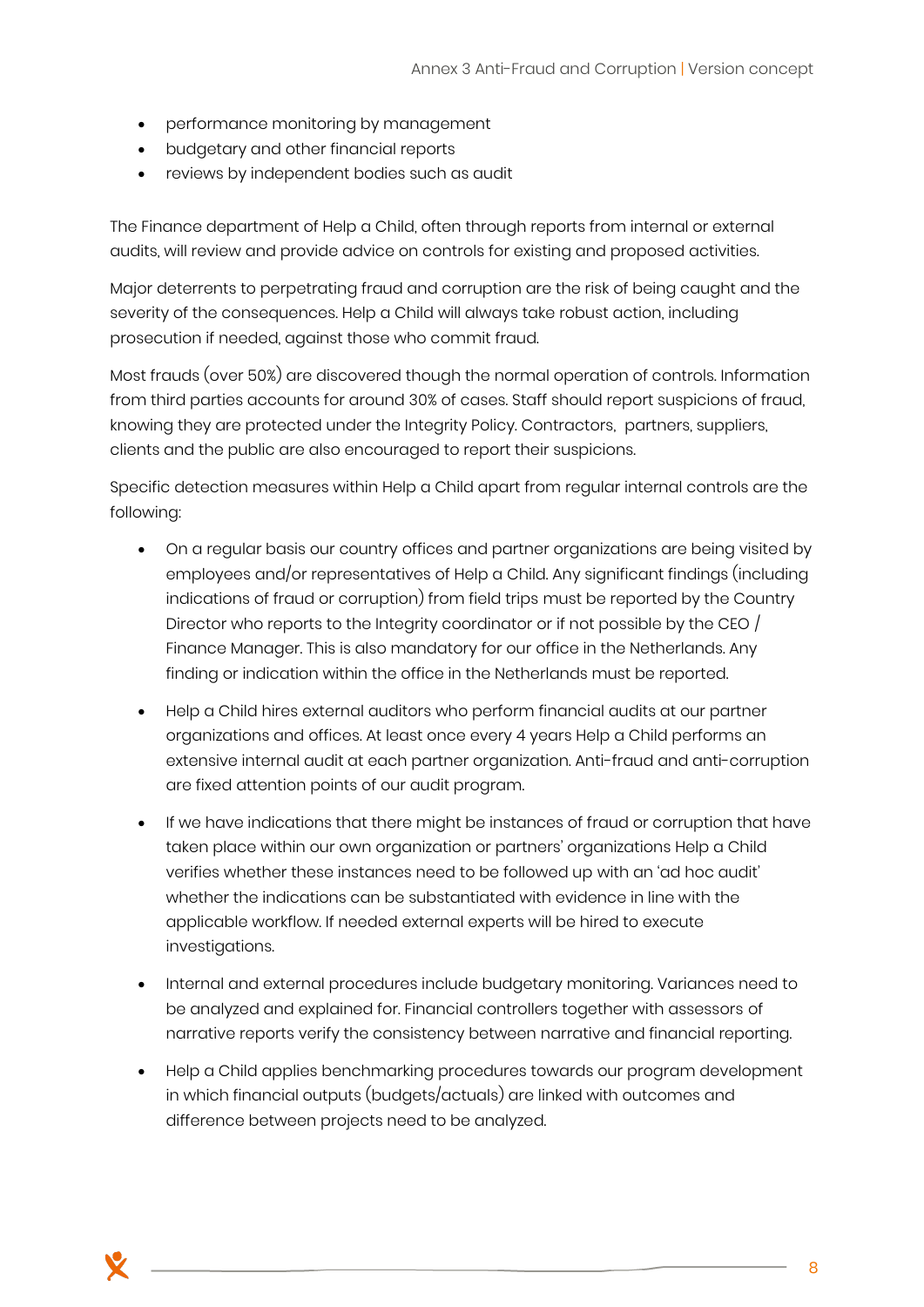<u> 1989 - Johann Barn, mars et al. (b. 1989)</u>

 $\overline{\phantom{0}}$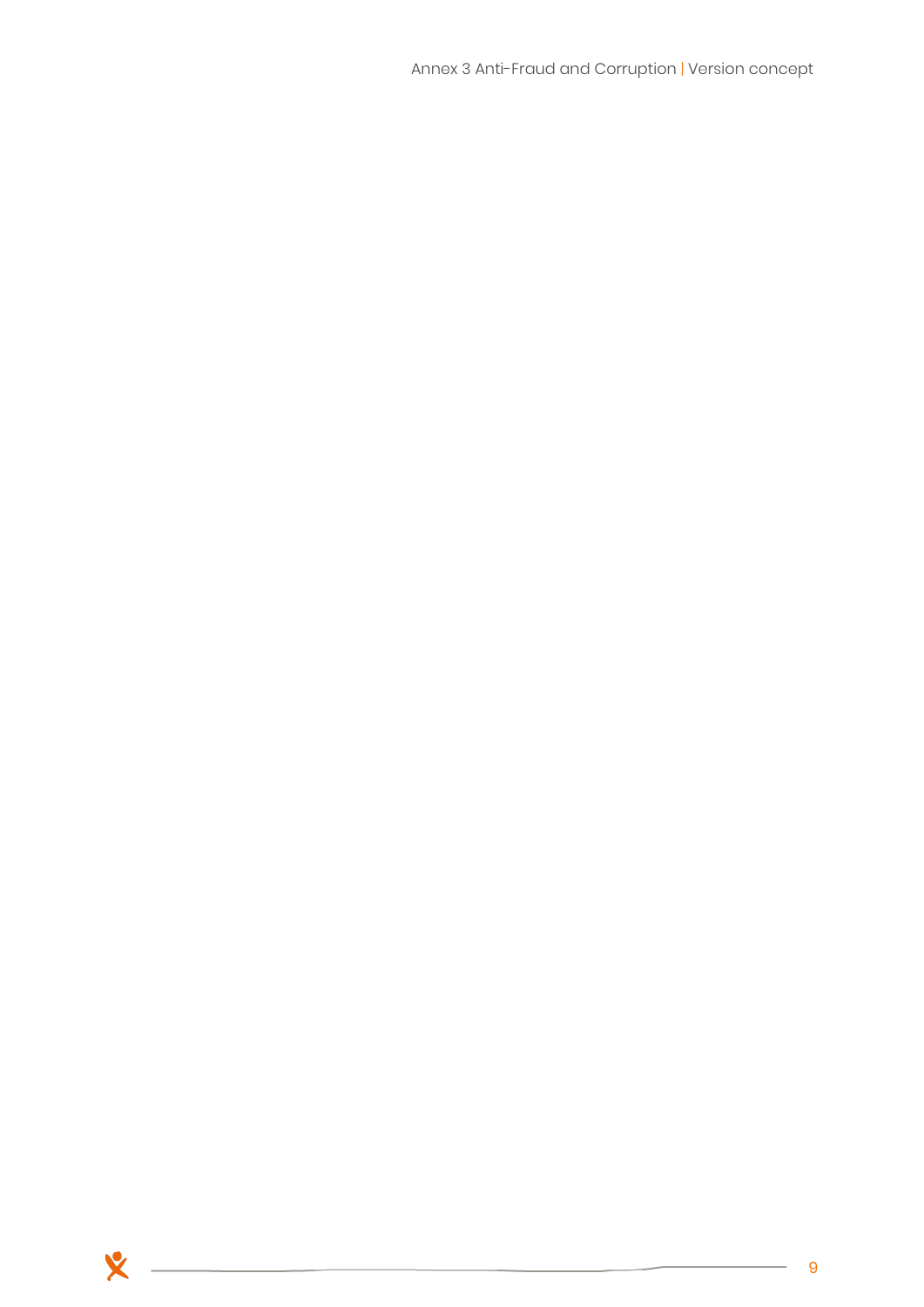# <span id="page-9-0"></span>**7. Investigating, Reporting and Sanctions**

#### <span id="page-9-1"></span>7.1 Communication of suspected fraud or corruption

Any suspected instances of fraud or corruption should be directly reported trough the Integrity Focal Point to Coordinator Integrity. The Coordinator Integrity will inform the Manager Finance and the CEO with immediate effect.

The Manager Finance will make a case description and will register the instance in the Fraud Register (see section 12). The Coordinator integrity will arrange a meeting with the CD ,CEO and the Manager Finance. Together they decide what is needed according the flow chart. Together they are the investigation team and are set up as soon as possible. Membership of the Team may vary depending on initial indications of the severity of the suspected fraud.

For smaller (< EUR 500), less complex frauds, it may not be appropriate to establish a full investigation team but the Manager Finance should always be a member and should be kept informed of progress at all stages of the investigation. Depending on the situation the (suspected) fraud and follow-up is also reported within MT.

Fraud is standard to be reported at the following Financial Committee Meeting. In case a CD of Help a Child is involved the CEO will need to be informed instantly. If a MT member of Help a Child is involved the Chair of the Supervisory Board will need to be informed instantly.

The Finance Manager will also inform the external auditor of Help a Child about cases.

Each year the Financial Committee will receive an up-to-date audit register.

The following sections elaborate on the steps of response to be taken, including the case description, an impact-analysis, investigation, follow-up and sanctioning.

#### <span id="page-9-2"></span>**7.2 Analysis of situation**

- a. The abovementioned case description is made within 1 week after the concern/complaint is reported and is developed to include as much as possible all related and relevant facts and figures. This must also include a circumstantial analysis as to how and by whom the information regarding the instance was obtained and shared (see also chapter 3.2 of the Integrity Policy).
- b. These details are also discussed with staff responsible for the project (if applicable) to verify whether the description is representing the facts.
- c. Besides the case-description an impact-analysis must be made, the following need to be assessed.
	- Which projects are involved;
	- To what extent can this issue have impact on the continuity of the project;
	- How can any possible damage to project beneficiaries resulting from measures to resolve the issue be minimized;
	- Any possible impact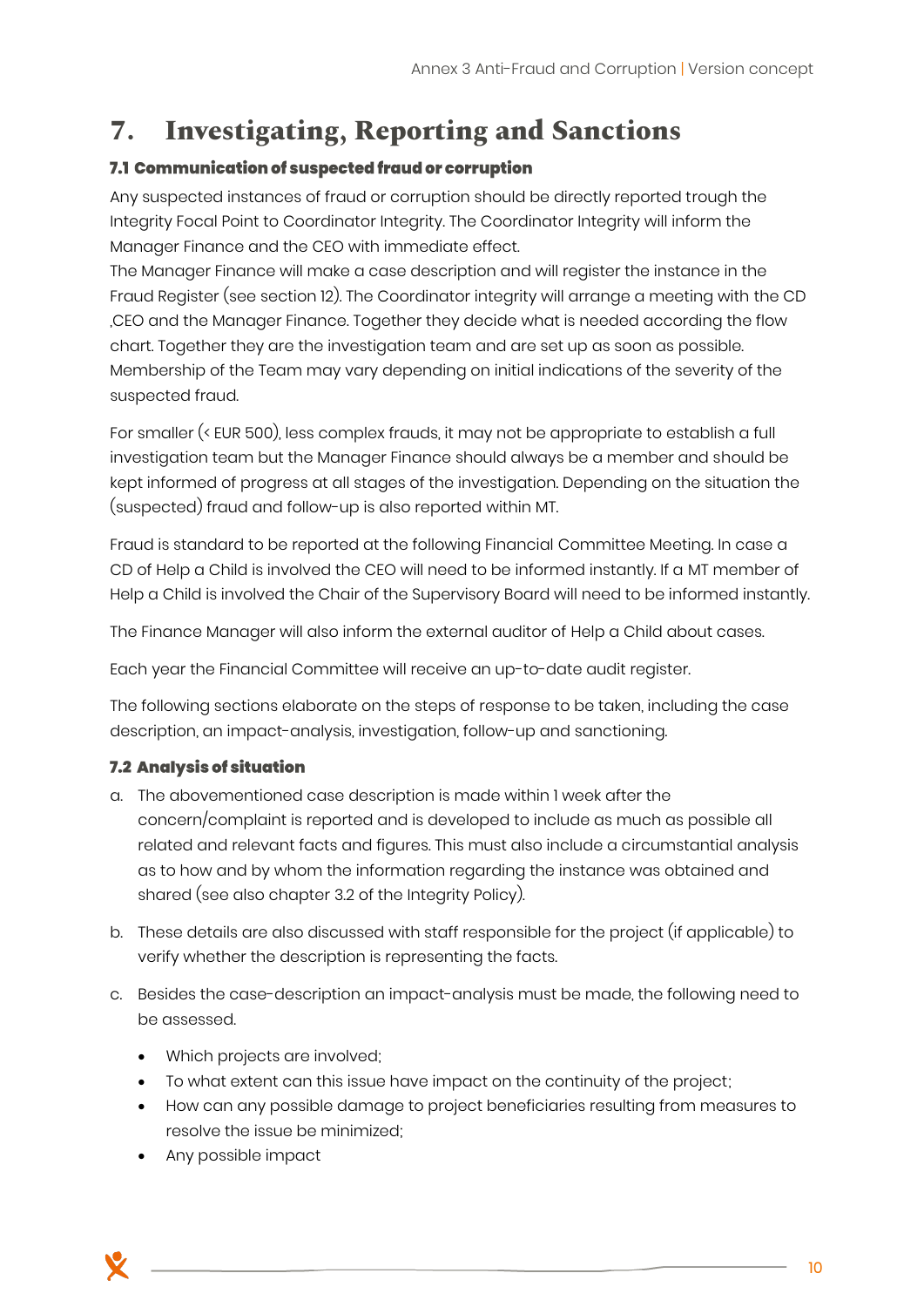- d. If it is a concern about the partner organization and it is clear that management within Help a Child or the management of the partner organization is not involved in fraud or corruption Help a Child will request the partner organization to share with Help a Child a plan of corrective and preventive measures. Based on this plan Help a Child needs to decide whether this will be sufficient for correcting the instance and preventing future damage.
- e. If possibly also management of the partner organization is involved in fraud of corruption it needs to be decided how to prepare and communicate an investigation.

#### <span id="page-10-0"></span> $7.3$ **Investigation**

- a. If Help a Child decides to perform an investigation this needs to start within 2 weeks after the concern/complaints is reported;
- b. necessary, external (local) support must be hired;
- c. A 'root-cause' analysis must be included in the investigation to identify internal or external drivers if any;
- d. The report is issued within 2 weeks after finalization of the investigation.

#### <span id="page-10-1"></span>7.4 Follow-up

As discussed under chapter 3.4 of the Integrity Policy, the investigation team will submit the investigation report to the Help a Child Management Team for consideration and approval. This should demonstrate and document that the complaint has been well investigated, relevant authorities have been informed and interest and rights of the victim, complainant as well as alleged persons are respected during the investigation process. Based upon the investigation report the Management Team will decide upon the appropriate action. The complainant will be informed about the result of the investigation.

In case of a concern/complaint regarding a partner organization the follow steps should be taken by the Country Director:

- a. After issuance of the report by Help a Child to the partner organization, management of the partner organization has one week to react on the report. Management of the partner organization must include a plan containing corrective and preventive measures;
- b. If the partner organization also has a (Supervisory) Board an additional response from this (Supervisory) Board must be requested;
- c. Depending on the response of the partner organization two persons, among which e.g., the Country Director, one member of the Management Team and/or the Coordinator Integrity visits the management of the partner organization to discuss the relationship, any organizational measures and the plan for implementation of measures including milestones.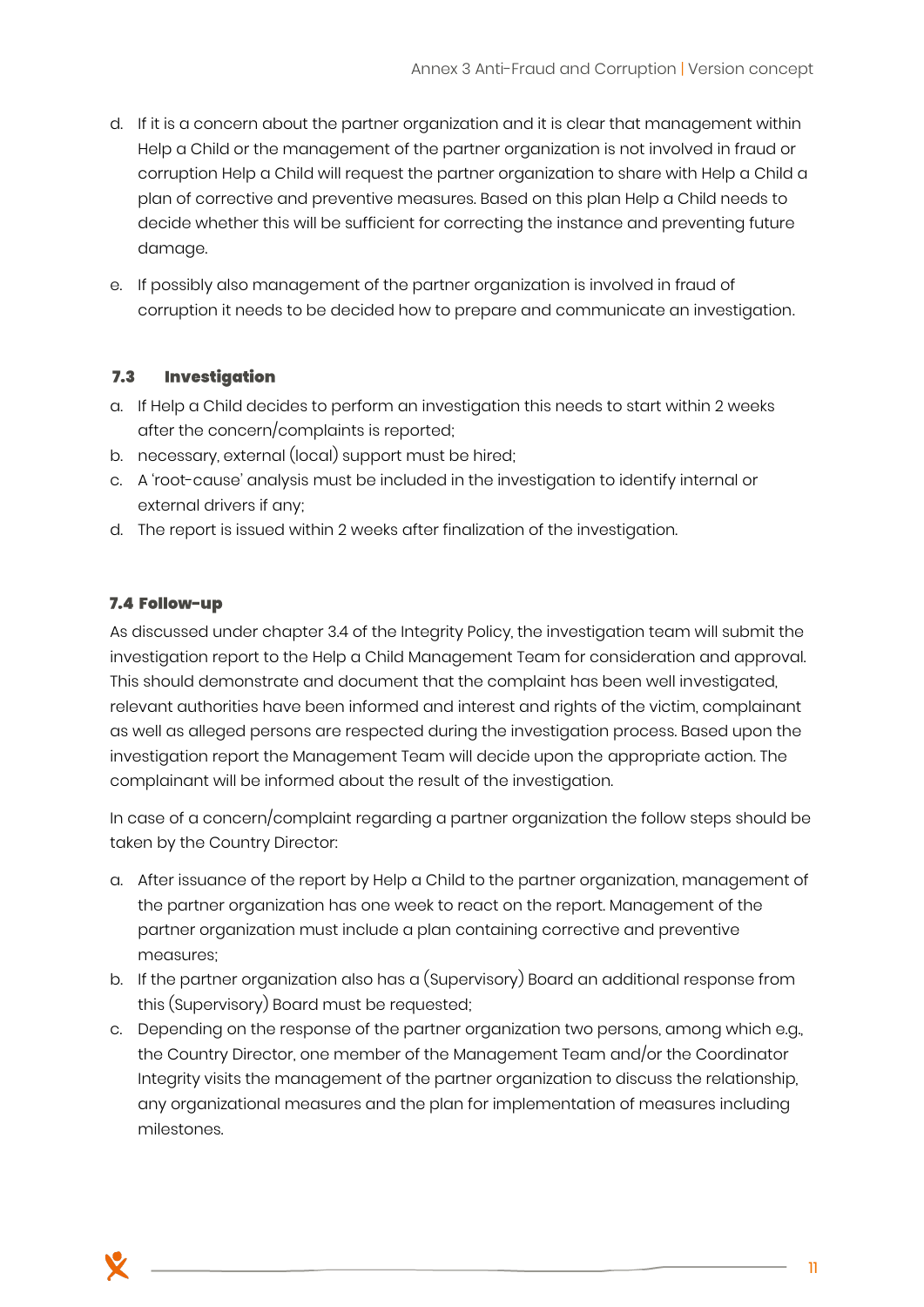#### <span id="page-11-0"></span>**7.5 Sanctioning**

- a. In case of fraud within Help a Child, section 10 on 'Employees under suspicion' is applicable.
- b. If an instance of fraud or corruption at a partner organization of Help a Child is substantiated from the output of the investigation but management of the partner organization is denying the allegations, continuation of the relationship between Help a Child and the partner organization must be discussed between both parties; The following options have to be assessed: 1) Whether a second opinion by a third party can add value; 2) Whether an independent mediator could help, working to a solution.
- c. If after discussion the partner organization is not willing to acknowledge any responsibility in the case of fraud/corruption the Country Director together with the Management Team of Help a Child will decide on continuation of the relationship and an exit-strategy depending on the impact for children/communities involved.
- d. Help a Child will principally hold the partner organization liable to fully compensate for the damage incurred, but this is to be decided based on the case and context.
- e. If the partner organization is cooperative and has delivered a plan containing corrective and preventive measure a follow-up audit will take place within 6 months after launch of the plan.
- f. As mentioned in both the partner agreement and finance agreement the contract may be terminated if no other options are available.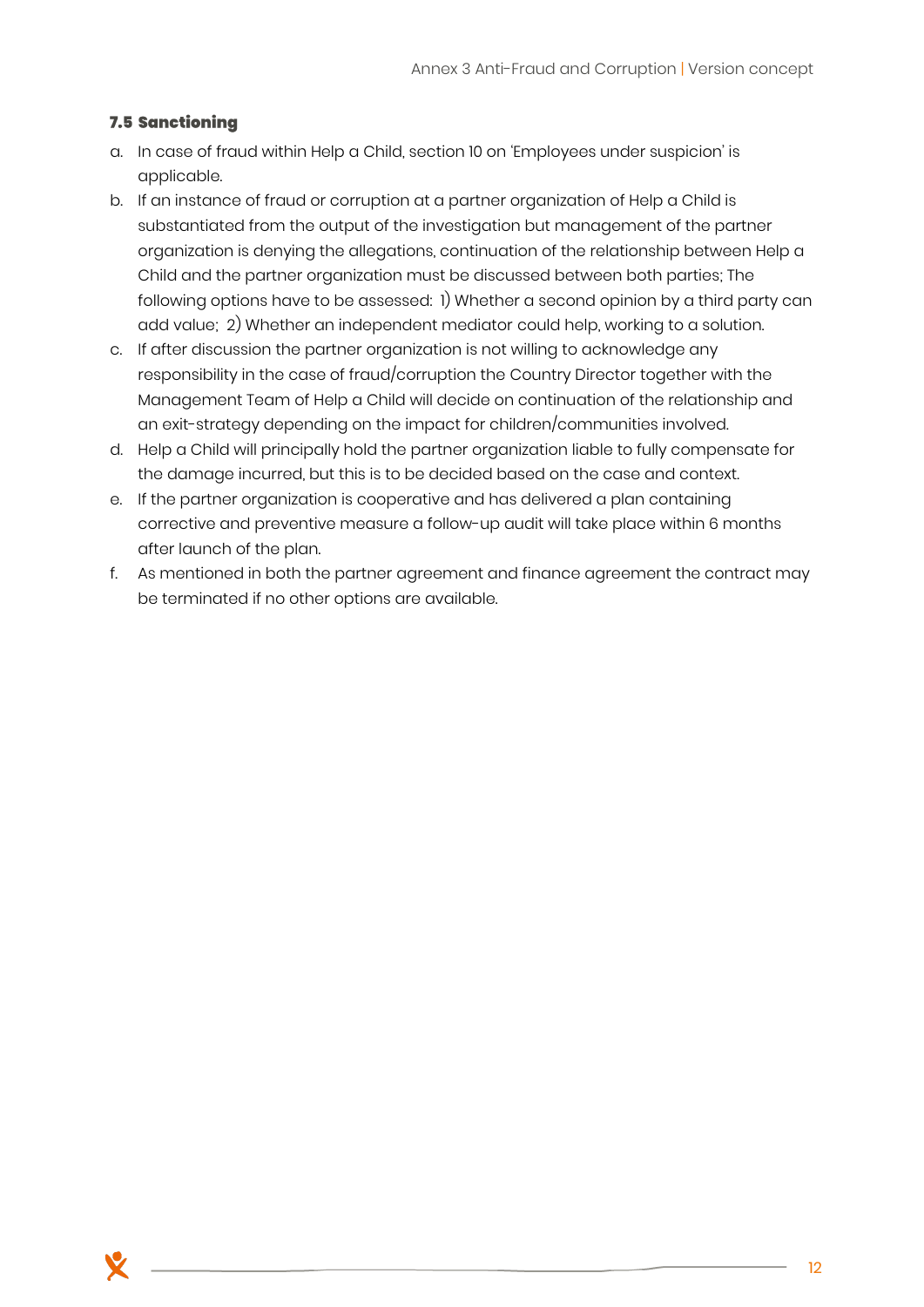# <span id="page-12-0"></span>**8.Monitoring and Evaluation**

The effectiveness of the implementation of the Anti-Fraud and Corruption policy including the effectiveness of preventive and detective measures must be monitored and evaluated after each instance of fraud or corruption, so that the anti-fraud and corruption policy can be further improved and (control)procedures may be changed or added to prevent new instances of fraud or corruption.

In the evaluation it will be important to include the outcome of the 'root-cause' analysis (mentioned under 'investigation') which may lead to changes in the organization, policies or procedures.

Besides the bi-annual evaluations on the Integrity Policy, on an annual basis together with the presentation of the financial statements, the fraud register will be discussed and will be reflected on the practice by the Management Team of Help a Child to see if any lessons can be learned.

Occurrence of fraud (though anonymized) may be used as learning materials (lessons learned) for the organization, so that staff concerned stays aware of risks.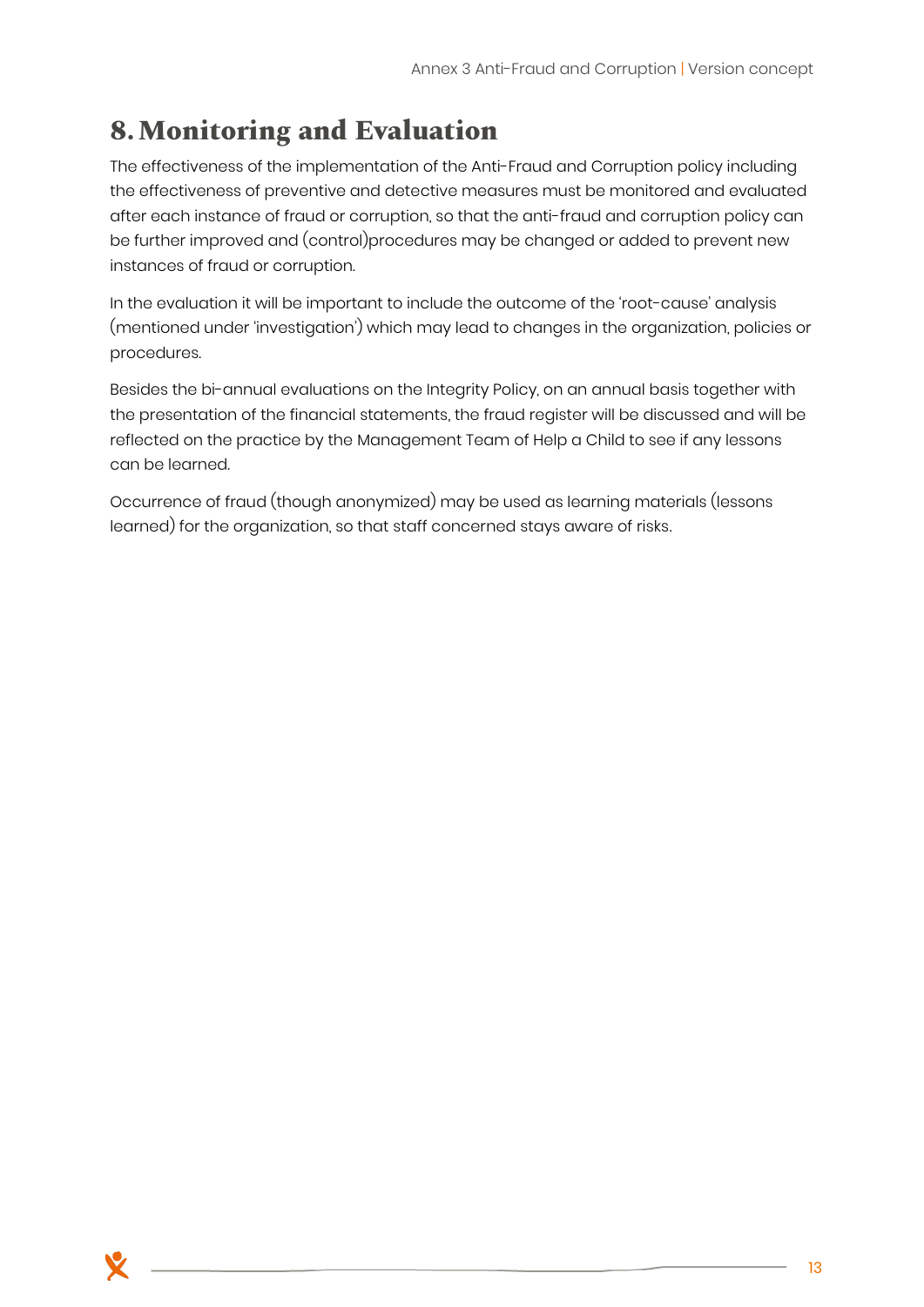# <span id="page-13-0"></span>**9.Guidance how to respond with a suspected case of fraud or corruption**

#### Initial guidance if you suspect a fraud / corruption

Fraud/corruption may be uncovered in a variety of ways: from your own observations, someone from inside or outside blowing the whistle, ongoing controls throwing up a discrepancy, internal or external audit discovering a problem, or external regulators and inspectors finding something.

It is important to know how to deal with suspicions.

#### Things to do:

- Stay calm remember you are a witness not a complainant;
- Write down your concerns immediately make a note of all relevant details such as what was said in phone or other conversations, the date, the time and the names of anyone involved;
- Consider the possible risks and outcomes of any action you take;
- Make sure your suspicion is supported by facts, don't just allege.

#### Things NOT to do:

- Do not become a private detective and personally conduct an investigation or interviews;
- Do not approach the person involved (this may lead to him/her destroying evidence);
- Do not discuss your suspicions or case facts with anyone other than those persons referred to below unless specifically asked to do so by them;
- Do not use the process to pursue a personal grievance.

#### Some things to remember:

You may be mistaken or there may be an innocent or good explanation – this will come out in the investigation. The process may be complex and you may not be thanked immediately and the situation may lead to a period of disquiet or distrust in the organisation despite your having acted in good faith.

#### Reporting your suspicions.

The following reporting lines are to be used regardless of the potential magnitude of the fraud, which it would be difficult to quantify at an early stage (read more on reporting procedures in annex 4 of the Integrity Policy). Report your suspicions as below:

• Your line manager. Generally this is your first port of call. Fraud prevention is their responsibility in particular. They will know the systems, the people, what is at risk. They should immediately contact the Integrity Focal Point or Coordinator Integrity for further support.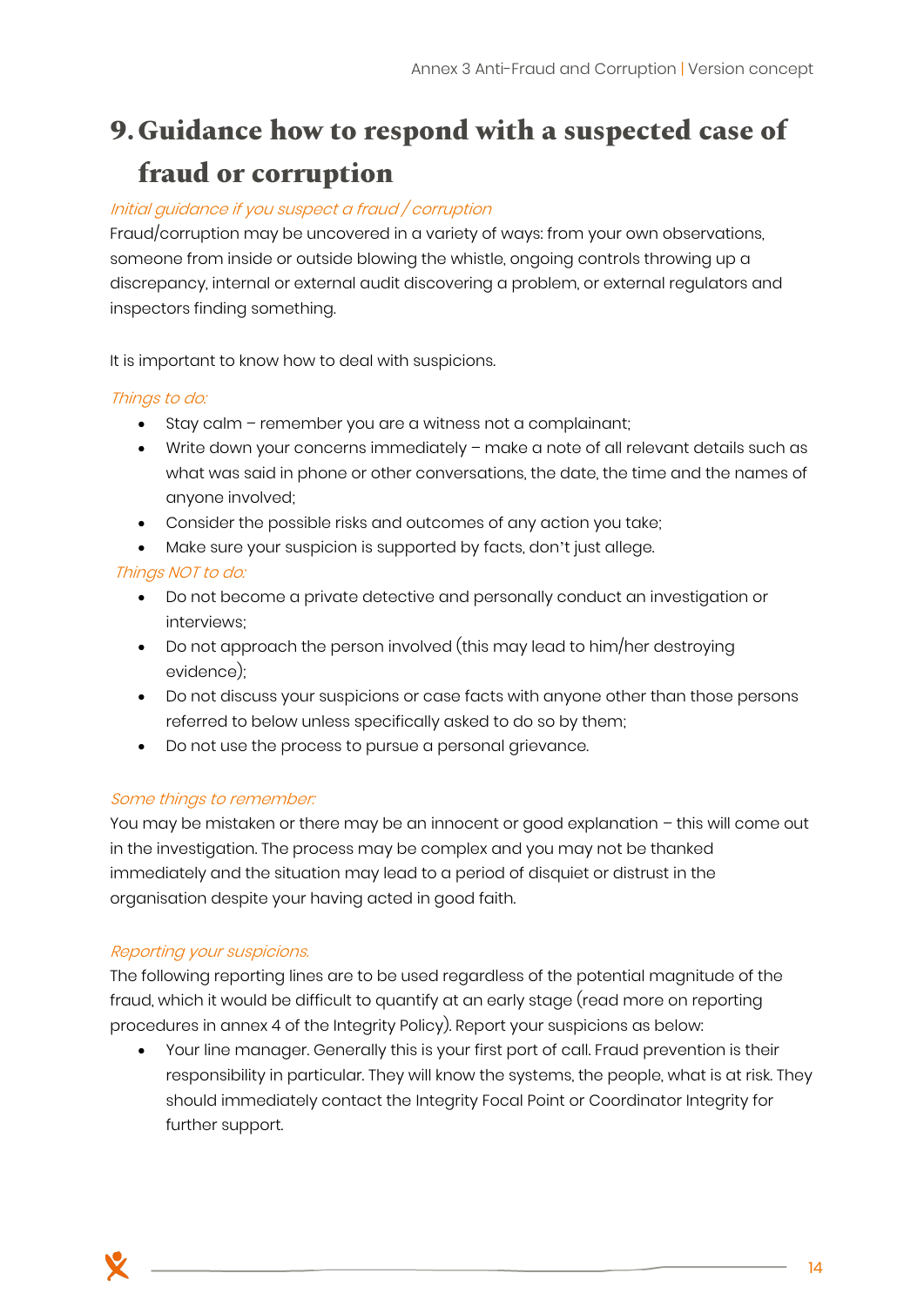• If you think your manager might be involved in the fraud or if you feel they have wrongly dismissed your concerns, then you should go directly to the Integrity Focal Point (country level) or the Coordinator Integrity (international level).

#### Guidance for line managers on receiving a report of fraud:

- Listen to the concerns of your staff and treat every report you receive seriously and sensitively. Make sure that all staff concerned are given a fair hearing.
- You should reassure your staff that they will not suffer because they have told you of their suspicions.
- Get as much information as possible from the member of staff. Do not interfere with any evidence and make sure it is kept in a safe place.
- Request the member of staff to keep the matter fully confidential in order that senior management are given time to investigate the matter without alerting the suspected/alleged perpetrator
- If you suspect the fraud involves another department then you should notify the Coordinator Integrity for further action in accordance with this policy.
- Do not carry out an investigation yourself this could hinder proper investigation and any criminal enquiry. Report the matter immediately to Coordinator Integrity, manager Finance or the CEO. They will decide on activation of the investigation team.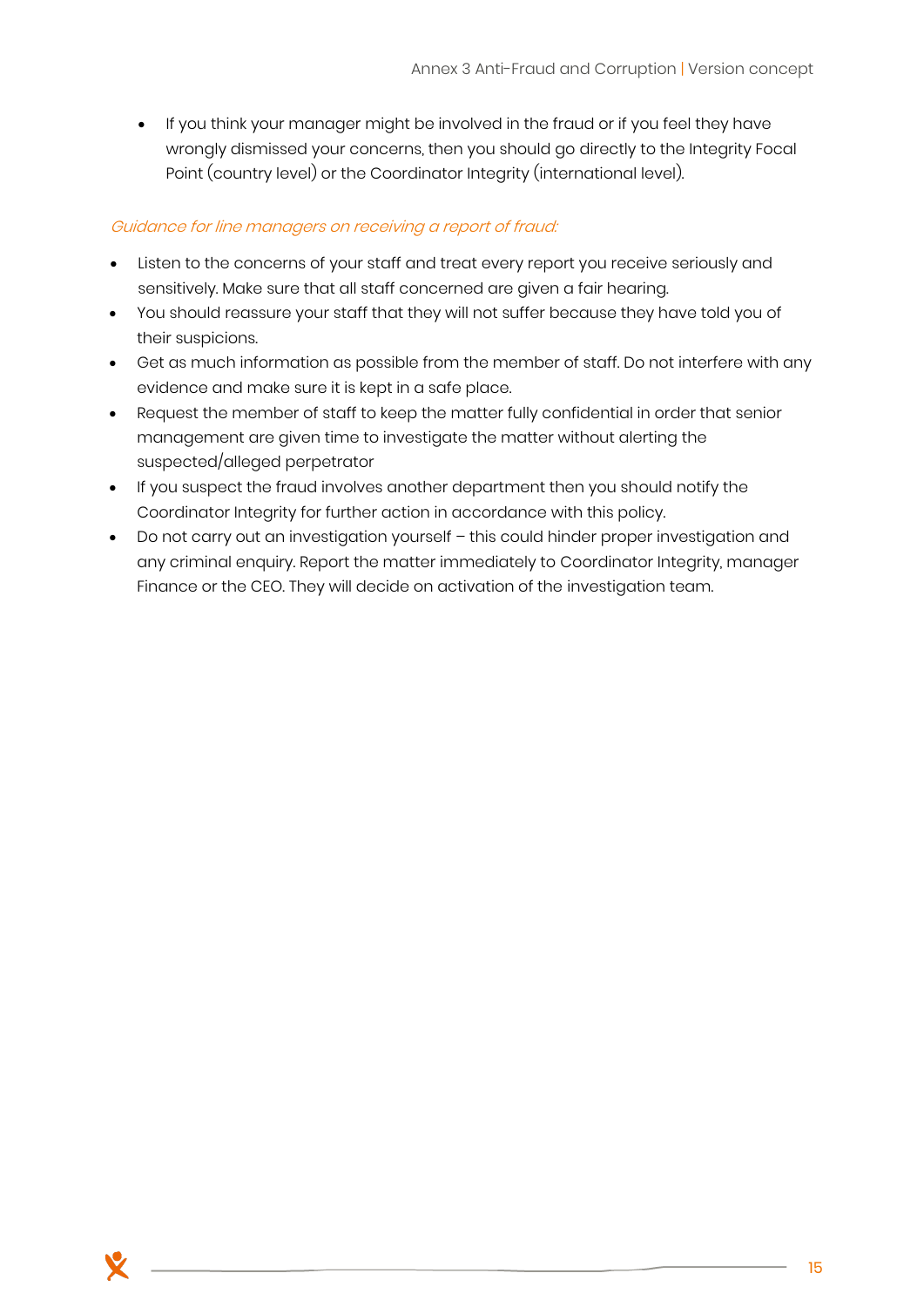## <span id="page-15-0"></span>**10. Guidance for Investigation Team**

It is important that managers and others know what to do in the event of a fraud so that they can act without delay. The Anti-Fraud and Corruption Policy covers the action required when fraud is suspected and to whom the fraud/corruption or suspicion should be reported. The Fraud Response Plan is a guide to how and by whom the fraud suspicion will then be investigated, reported and closed. The Fraud Response Plan provides an outline of many of the areas that will need to be considered when investigating a large and complex fraud. For smaller less complex frauds, there will be parts of the plan that will not be applicable. It is however important to keep an open mind and consider whether a small fraud is concealing a much larger fraud.

Membership of the Investigation Team should be established as part of agreeing and signing off a Fraud Response Plan.

The Investigation team quickly determine the following:

- whether an investigation is necessary;
- who will lead the investigation (The person chosen to lead the investigation should be appropriately experienced and independent of the activity affected by the alleged fraud);
- any necessary additional resource to support the investigation;
- any immediate need for police involvement;
- any additional support requirements (e.g. IT facilities, a secure room, secure fax and phone facilities, administrative support, etc.);
- any immediate need for legal advice;
- any immediate need for external, technical advice or support (e.g. forensics);
- any immediate need to establish a PR/media strategy for dealing with the case (both internally and externally);
- any immediate need to suspend staff; conduct searches and remove staff access (e.g. to files, buildings, computers/systems, etc.);
- any immediate need to report the potential fraud externally (e.g. Charity Commission, external auditors, funders/donors, tax authorities, etc.);
- whether the fraud is suspected to approach the insurance excess (currently £50,000) and therefore the insurers need to be informed;
- whether the chair of the Audit Committee should be informed;
- a timetable for the lead investigator to report back progress on the investigation.

The objectives of the investigation should be documented and approved by the Fraud Response Team at the outset. Likely objectives would be to:

- $\bullet$  identify the culprit(s);
- establish the facts surrounding the fraud and ascertain total losses;
- remove the threat of further losses. (Note: in some exceptional cases it may be necessary to allow further losses, in order to gain additional evidence and increase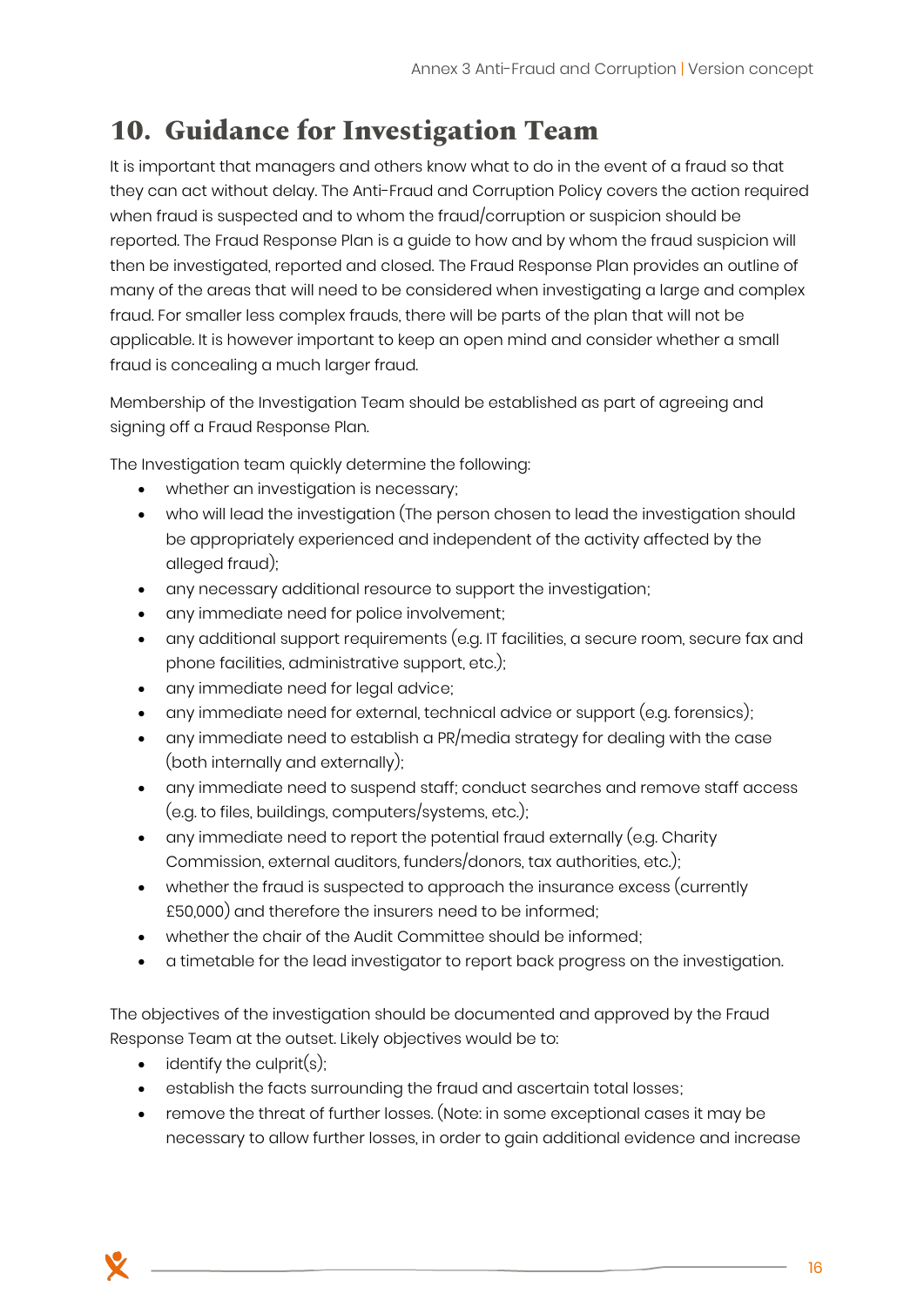the chances of successful criminal, civil, or disciplinary action. This should normally only be allowed under police guidance);

• obtain sufficient evidence for successful disciplinary, criminal, or civil action.

Certain action may need to take place immediately to prevent further losses. The investigation team should lead on any decisions and action regarding staff suspensions and removal of access to files, systems and offices.

The date of the next meeting and review of the first investigation progress report should be agreed. The Investigation Team should arrange to meet on a regular basis, to oversee progress of the investigation and to take major decisions relating to the case.

The Plan may cover some or all of the following:

- identification and recording of the persons involved and facts of the case;
- handling internal and external communications;
- actions to prevent further losses;
- actions to secure evidence. Normally, evidence should be secured in a way that will be least likely to alert the suspect(s) or others;
- liaison with Board regarding HR issues and dealing with employees under suspicion;
- interviews to be conducted
- timetables for involving the police or other external experts;
- analysis of evidence;
- internal reporting (e.g. to Management Team, to Audit Committee, etc.);
- reporting to regulatory/government bodies;
- target dates for reporting back to the Investigation Team.

#### **The effectiveness of the Plan depends on good quality communication at all stages.**

#### Internal communications

- Investigators and managers need to ensure that everyone with a need to know is kept suitably briefed throughout the investigation and at the reporting, acting on findings and debriefing stages. Communication with any person(s) about whom concerns are raised needs to be conducted in accordance with the organization's HR policies. The person who raised concerns should be kept up to date, with due regard to confidentiality.
- There will always be a balance to be struck between communication and confidentiality therefore those persons or categories of persons who need to know should be clearly identified at each stage of the Plan, so that assurances on confidentiality can be given where required

#### External communications

• Third parties who may need to be alerted or informed might include the police, regulatory authorities, insurers, legal advisors, external auditors and the CBF. The Plan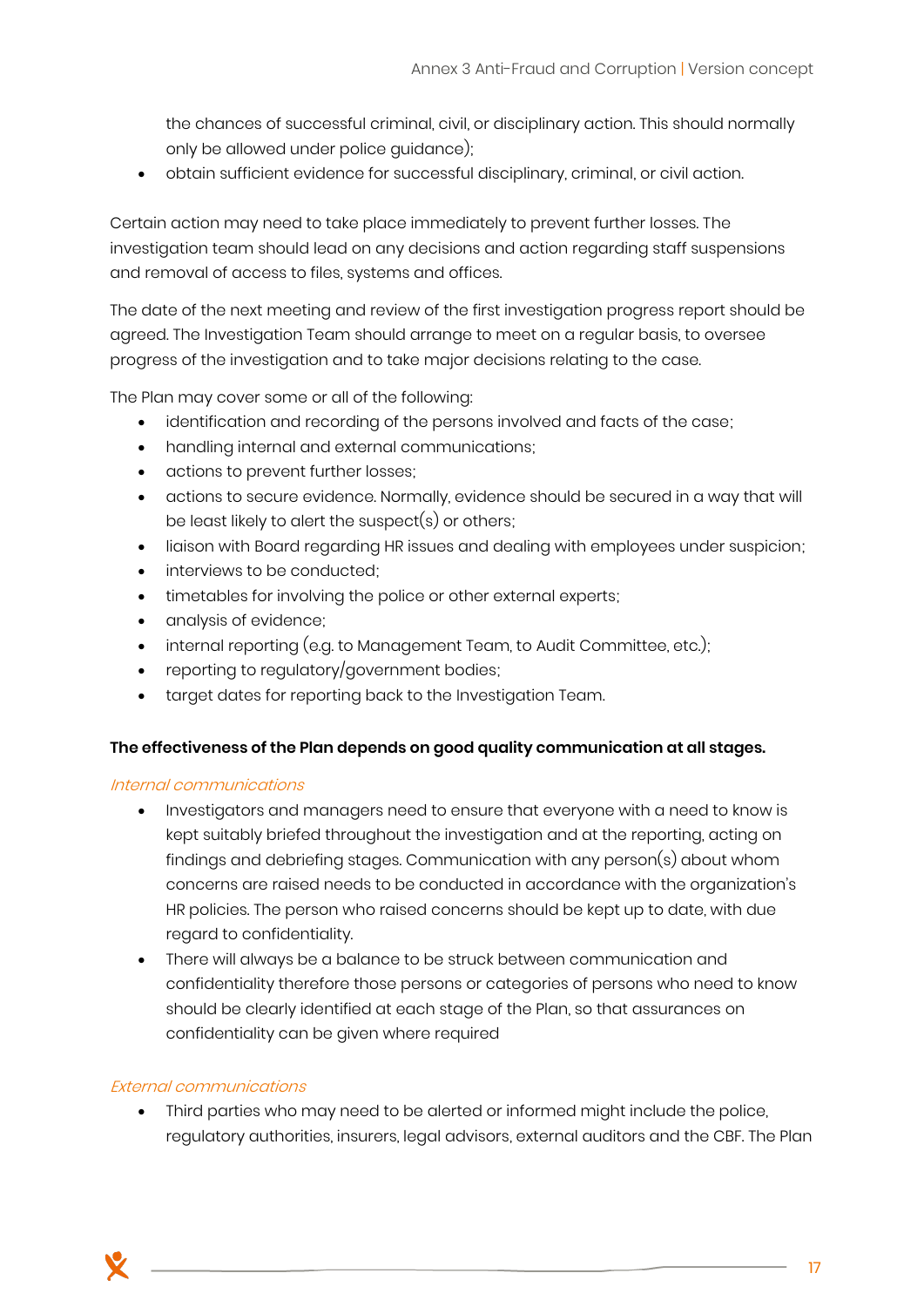should make clear who is mandated to communicate with these third parties, and under what circumstances.

• Help a Child is prepared for the fact that frauds may attract media attention and the Plan should identify which employee is mandated to deal with the press and what action any other staff contacted by the press should take. The current media communication channels and procedures should be used where possible

#### Inappropriate communication

The Plan should make clear any form of communication that is considered inappropriate, for example:

- discussing the case outside Help a Child;
- confrontation between the person reporting the fraud and the suspected perpetrator(s). (Note that the Feedback, Complaints and Whistle blowing procedure provides assurances for the safety and confidentiality of the person making the report)

#### Securing evidence

In securing and handling evidence it should be assumed that all evidence may need to be presented in court and should therefore be treated accordingly. (Even if criminal or civil action is not planned, it is sensible to adopt this approach).

- Normally, all evidence should be kept securely under lock and key, with access limited to those working on the investigation. If necessary, locks to secure rooms should be changed. A record should be maintained of anyone handling evidence.
- Evidence such as computer data, transferable media, videotape, etc., should only be handled by suitably trained and skilled personnel. Where there is any doubt, professional/police advice should be sought
- Where evidence, or other relevant information, is to be shared with another body, careful consideration should be given to any data protection (confidentiality) requirements. Where there is any doubt, expert advice should be sought.
- Evidence can take different forms and will need to be handled in different ways.

#### Original Documents

- handle as little as possible;
- put in protective folder and label the folder;
- do not mark in any way;
- assign responsibility to one person for keeping the documents;
- keep a clear record of how and where the documents were obtained;
- keep a record of anyone who subsequently handles the documents.

#### Computer Held Data/Transferable Media

- keep secured in an appropriate environment;
- data should only be retrieved from computers by those who are technically qualified.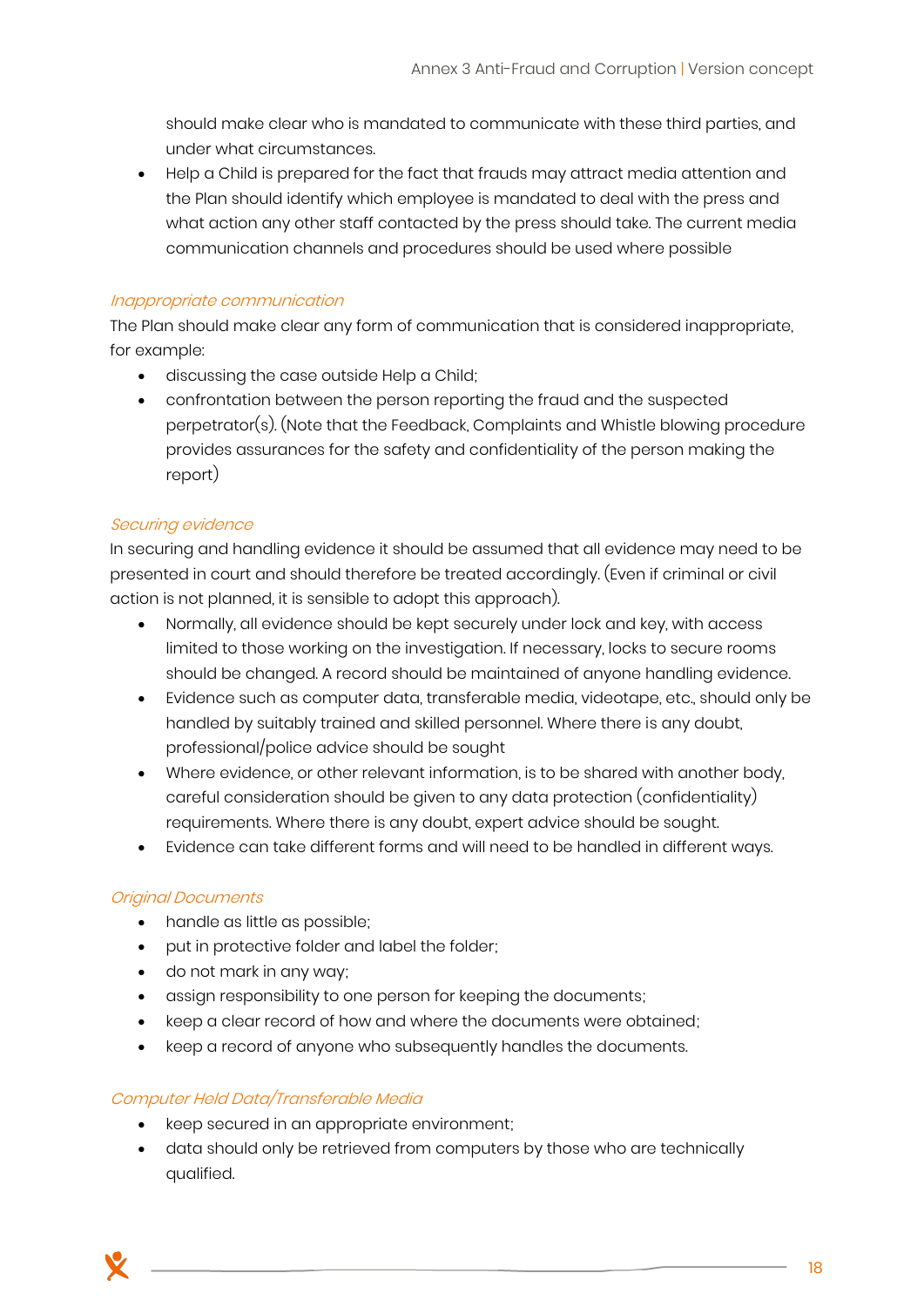#### Photocopied Documents

- in some cases it may be preferable or necessary to leave original documents in site and take photocopies for further analysis and investigation
- photocopies should be clearly marked as such
- photocopies should be signed and dated, and certified as a true copy of the original

#### DVD/CD Rom/Video Evidence

- $\bullet$  keep secured in an appropriate environment (e.g. protective bag);
- videos should not be viewed until technical and legal advice is sought (i.e. so that they can be treated in accordance with the rules of evidence).

#### External evidence

• There are potential external sources from which evidence or information to support an investigation can be obtained, such as the tax authorities, supplier records, government registers of companies, donor records etc.

#### Employees under suspicion

It should always be remembered that an allegation of fraud may be unfounded and in order to respect the employee and ensure good working relations after an investigation, any action taken, such as suspension, and interviewing should be handled very carefully.

- Suspension from work is an opportunity to protect both the employer and employee, providing the necessary space and opportunity to plan the investigation, investigate the facts and speak to other staff without the employee being present. It should be made clear that suspension is not a judgement.
- The key factors in deciding to suspend staff will normally be prevention of further losses and removal or destruction of evidence. In some cases, it may be preferable to not suspend even at the risk of further losses (e.g. to gather further evidence).
- Any employees under suspicion who are allowed to remain at work should be closely monitored. This may include: physical surveillance of movements, monitoring of IT usage, monitoring of telephone, email and internet usage etc. (Note: it is advisable to seek legal advice regarding the use of surveillance techniques, to ensure compliance with local laws such as the privacy regulations).
- Other matters to consider include:
	- o a review of staff records (e.g. to check references, employment history, qualifications, etc., but with due regard to any data confidentiality / protection requirements)
	- o searching the suspects work area; desk, cabinets, files, computer, etc.
	- o restricting access by the suspect to files, computers etc.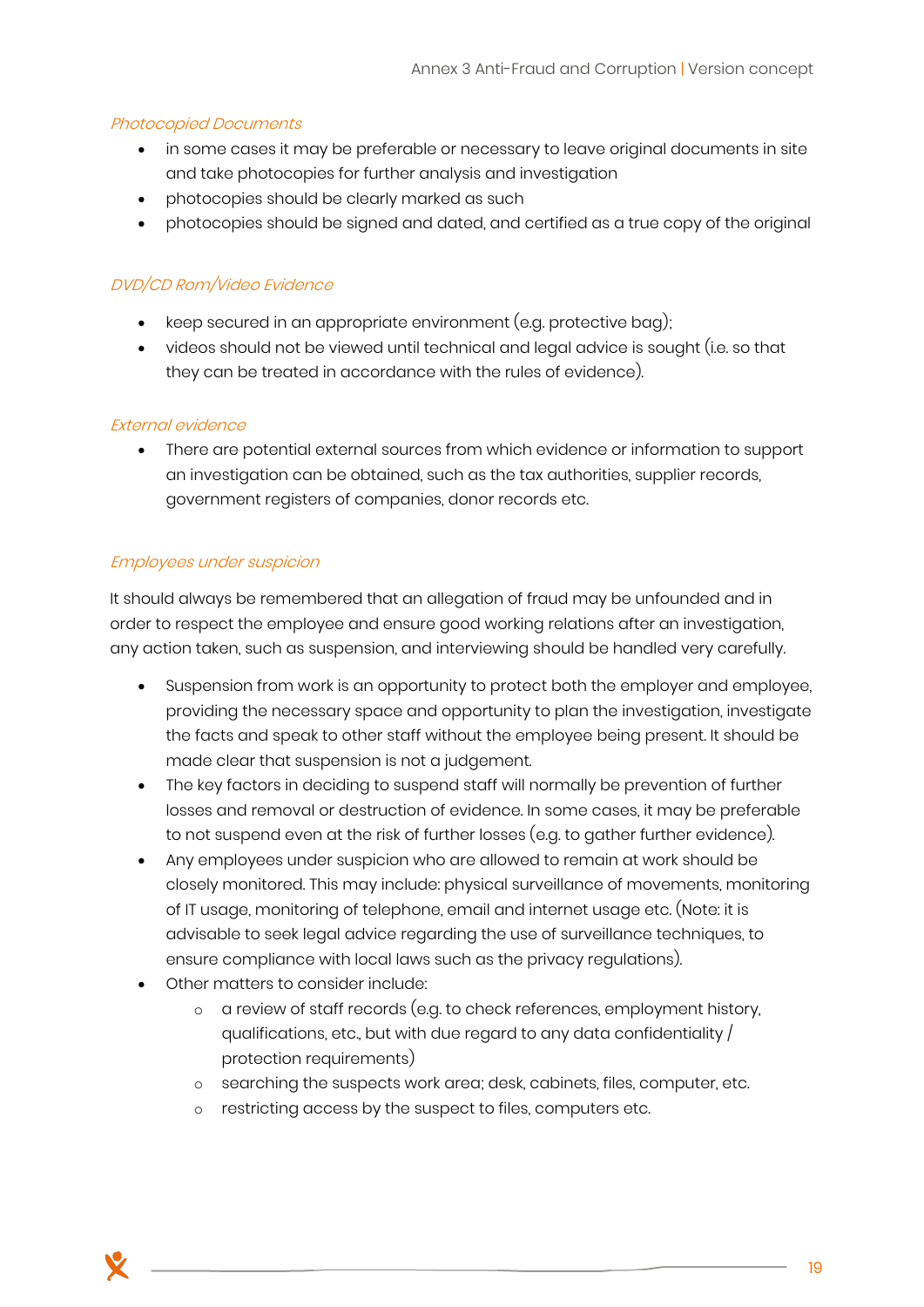#### Interviews/statements

When interviewing employees under suspicion it must be made clear whether it is a formal interview or an informal discussion. It should be explained that you have no pre-set view, the suspicion should be outlined and the employee given adequate time to respond.

- If it is decided that formal questioning is needed because involvement in a criminal offence is suspected, then the professionals need to be involved.
- Interviews should only be carried out with the approval of the Investigation Team.
- Early consideration should be given to police involvement, or consultation.
- There are strict rules relating to tape recorded interviews and investigators must be suitably skilled and experienced, where these are used.
- Ideally, statements should be taken from witnesses using their own words. The witness must be happy to sign the resulting document as a true record – the witness can be given a copy of the statement if desired.
- It is very important to keep contemporaneous notes on file, in the event that they are needed for future reference (e.g. court, tribunal, disciplinary hearing). Such notes should always show: date of interview; time started; time finished; and, be signed and dated by the interviewer.

#### Police involvement

At some point (see the flowchart) a decision will need to be made as to whether the case is reported to the police. It is up to the CD (country level) or the Coordinator Integrity (international level) to decide when and how the policy will be reported of fraud, theft or corruption, there needs to be an element of realism as to the likely extent of police involvement. For large-scale frauds, it may be appropriate to ask the police to attend meetings of the Investigation Team

The lead investigator should prepare an "Evidence Pack" that can be handed to the police at the time the fraud is reported. The Evidence Pack should include a summary of the fraud, highlighting (where known) the amount, the modus operandi, and the location, and including photocopies of key supporting documents and contact details of the person leading the investigation. Remember to keep a photocopy of everything that is handed to the police.

- All contact with the police should be channeled through one person (i.e. the person leading the investigation). A record should be maintained of all contacts with the police, the details of the officers, and the crime reference number.
- The Police have knowledge of similar cases of fraud and their advice should be sought regarding measures to prevent further losses or future incidents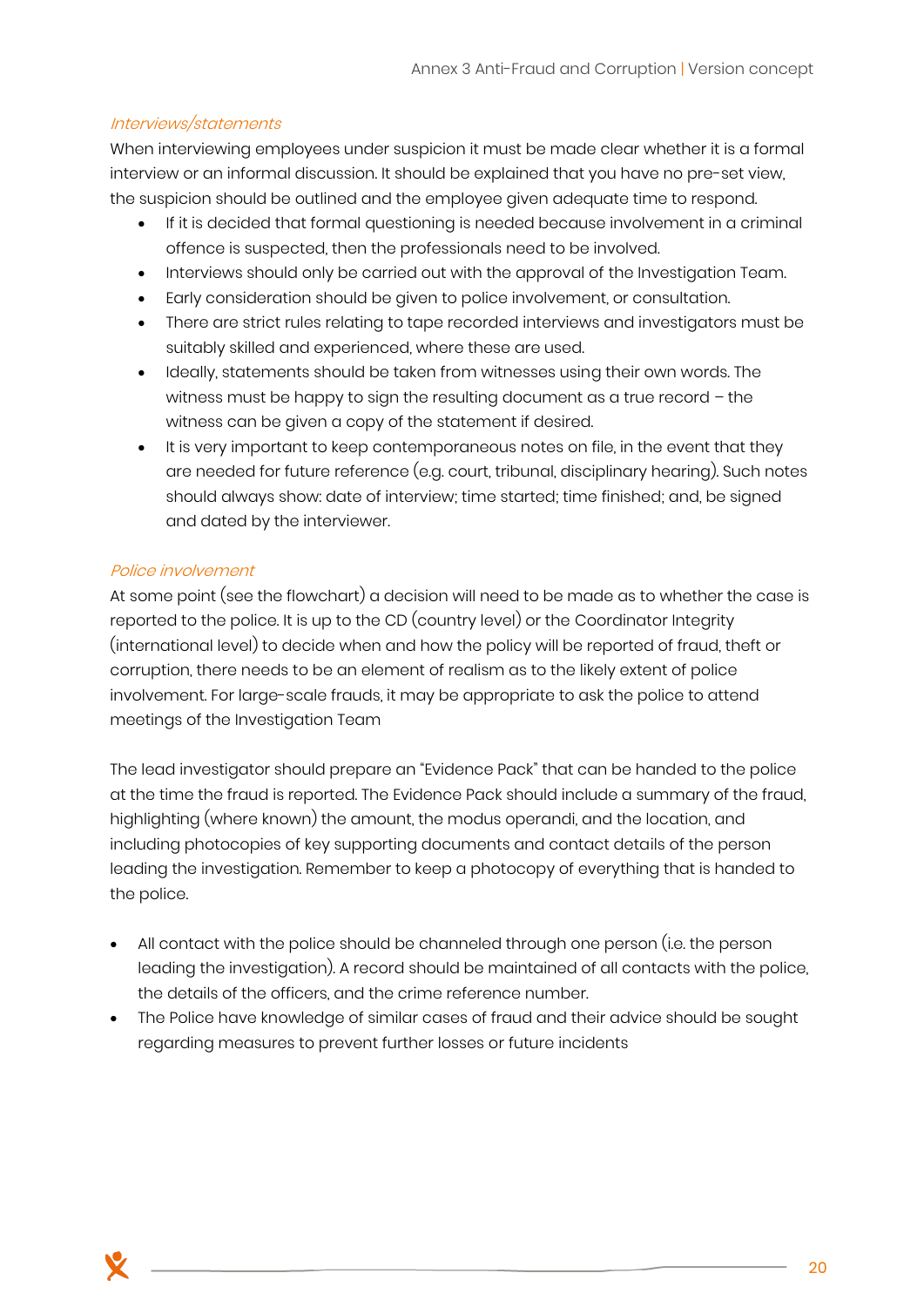### <span id="page-20-0"></span>**11. Warning signs for fraud**

There are warning signs that can indicate a fraud may be taking place, these can include:

- staff under stress without a high workload
- reluctance to take annual leave
- being first to arrive in the morning and last to leave in the evening
- refusal of promotion
- unexplained wealth
- sudden change of lifestyle
- suppliers/ contractors who insist on only dealing with one staff member
- a risk taker or rule breaker
- disgruntled at work / not supportive of organizations mission

Fraud Indicators can include:

- staff exhibiting unusual behavior (see list above)
- missing key documents (invoices/ contracts)
- inadequate or no segregation of duties
- documentation which is photocopied or missing key information
- missing expenditure vouchers
- excessive variations to budgets / contracts
- bank and ledger reconciliations not regularly preformed and cannot be balanced
- numerous adjustments or exceptions
- overdue pay or expense advances
- duplicate payments
- ghost employees on payroll
- large payments to individuals
- crisis management coupled with a pressured work environment
- lowest tenders or quotes passed over without adequate explanation single vendors
- climate of fear / low staff morale
- consistent failure to implement key controls management
- frequently overriding controls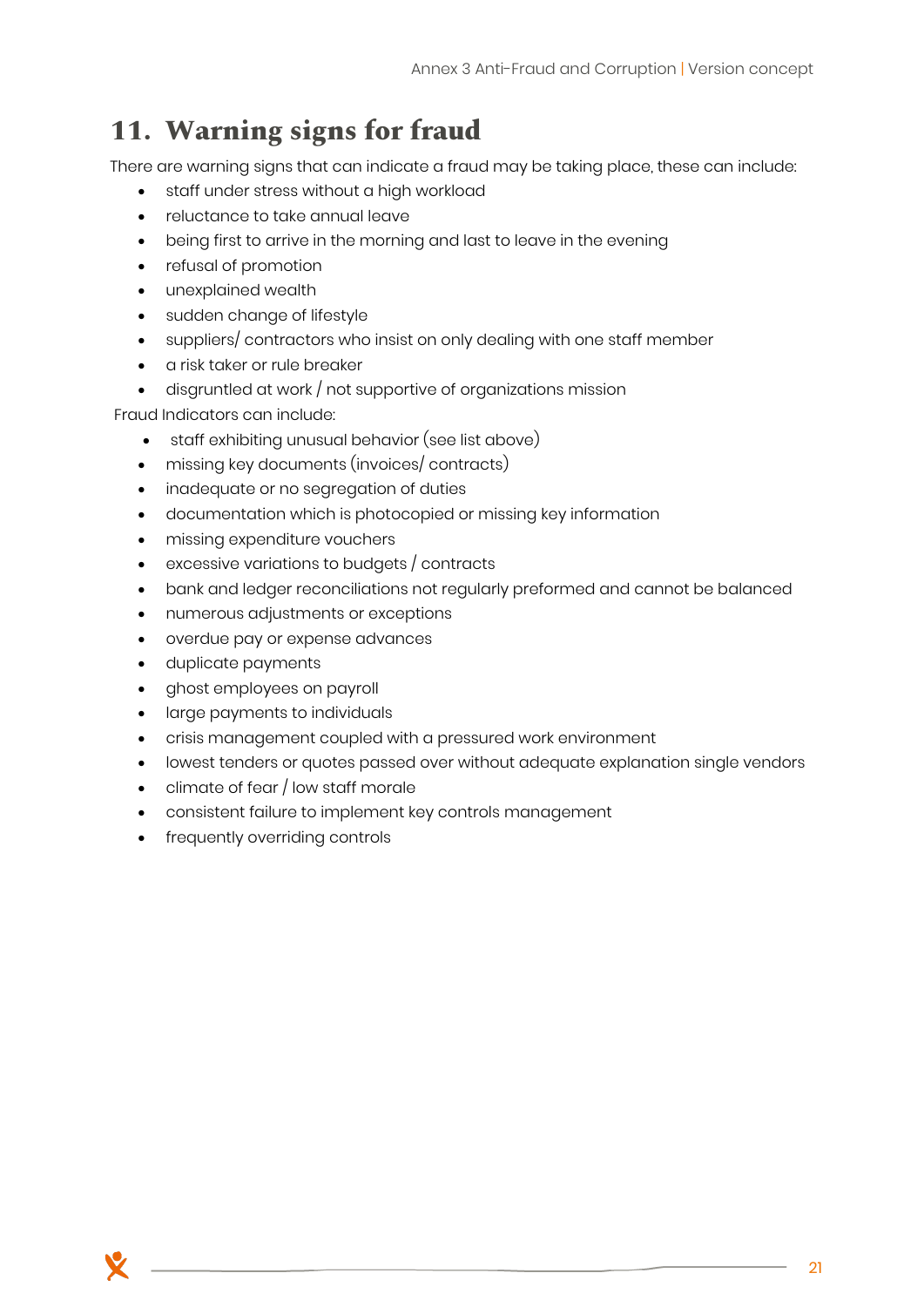# <span id="page-21-0"></span>**12. Fraud Register**

See section 7.1 on communication: all suspected instances of fraud and corruption will be registered in the Fraud Register.

See section 8 on monitoring and evaluation: on an annual basis, together with the review of the financial statements, the Financial Committee of Help a Child will reflect on all instances of the past year for evaluation and learning purposes

The Fraud Register contains the following headings:

Case number

- 1. Date of reporting
- 2. Location of incident(s)
- 3. Nature of alleged incident
- 4. Key persons involved
- 5. Time period over which the incident(s) occurred
- 6. Value (estimated or actual) associated
- 7. References to documentary and other evidence sought or acquired
- 8. Control weaknesses identified
- 9. Recommendations for improvement / further action identified
- 10. Responsibilities and time frames for action